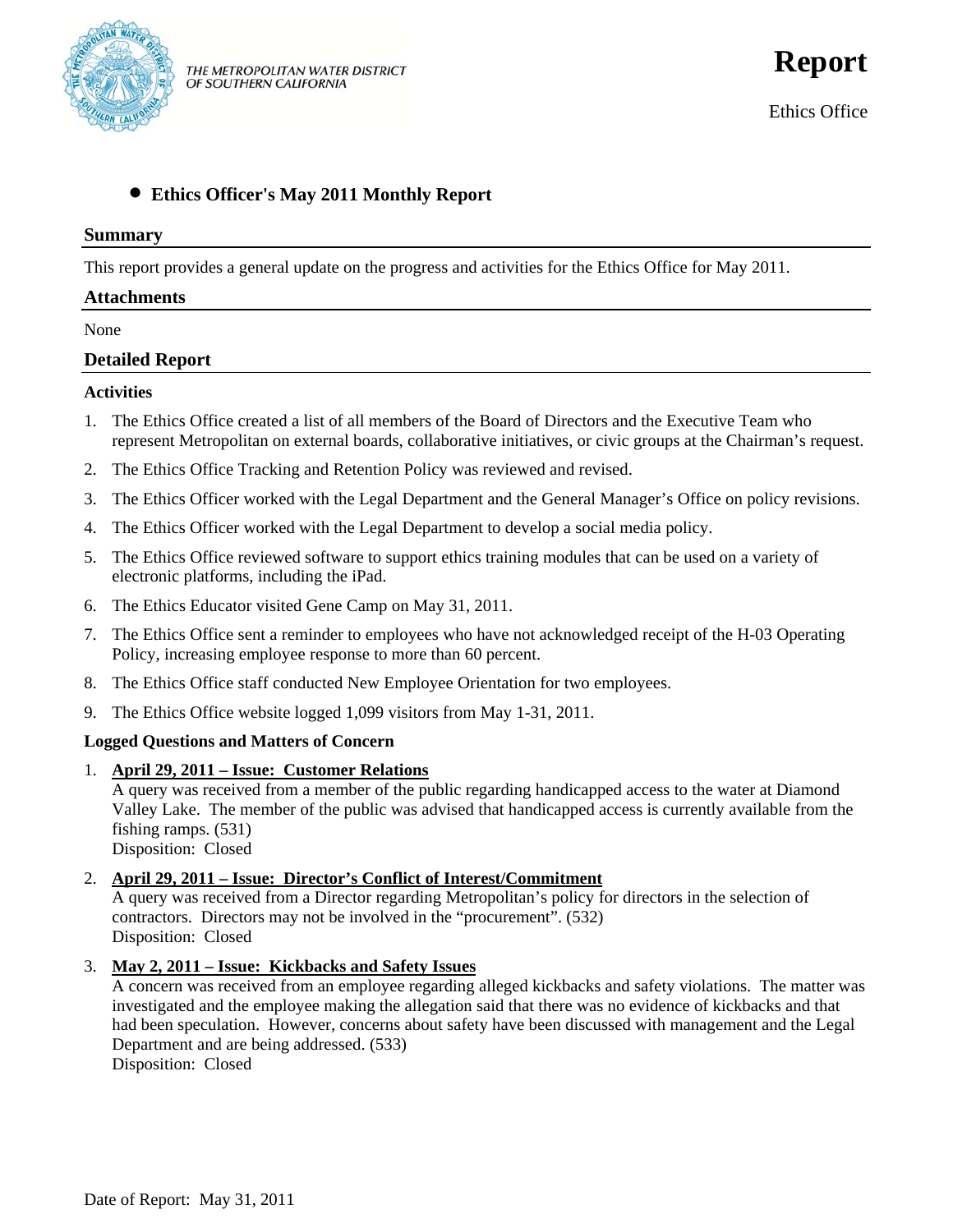# Ethics Officer's May 2011 Monthly Report

# 4. **May 3, 2011 – Issue: Policy Issues**

A query was received from an employee regarding Metropolitan's charitable contributions policy. Metropolitan no longer participates in payroll deductions to charities. Employees are encouraged to donate directly through charity websites. (534) Disposition: Closed

# 5. **May 5, 2011 – Issue: Outside Employment**

A query was received from an employee regarding an opportunity for outside employment. The employee stated that the work would be performed on his/her own time from home, the employee's work for Metropolitan is not related to the work he/she would perform for the outside interest, and the employee's responsibilities do not include decision making or recommendations for contracts/work related to the outside interest. The employee was advised that the ethics guidelines governing outside work activities have been met. (535)

Disposition: Closed

# 6. **May 5, 2011 – Issue: Employee Relations**

A query was received from an employee regarding employee relations. After review of the employee's situation, the employee will seek to resolve his/her inquiry informally. He/she has been advised to contact the Ethics Office with any continuing concern. (536) Disposition: Closed

# 7. **May 6, 2011 – Issue: Gifts**

A query was received from an employee regarding Metropolitan's gift policy. A vendor delivered the completed project to the employee together with a box of cookies. The employee was advised it is acceptable to keep the cookies as it is of nominal value and the cookies were distributed to all employees who worked on the project. However, the employee was asked to send a letter to the vendor explaining that the cookies were enjoyed by all members who worked on the project but not to send such gifts in the future as it is prohibited by Metropolitan's gift policy. (537)

Disposition: Closed

### 8. **May 9, 2011 – Issue: Conflict of Interest/Commitment**

A query was received from an employee regarding whether it is permissible to serve on the Board for an agency who is not one of Metropolitan's member agencies. The employee was advised that there is no conflict of interest. (538)

Disposition: Closed

# 9. **May 17, 2011 – Issue: Director's Conflict of Interest/Commitment**

A query was received from a Director regarding whether it is appropriate for a Director to participate in the organization of a staff social affair. The Director was advised that making such arrangements is a staff function. (539)

Disposition: Closed

### 10. **May 18, 2011 – Issue: Theft of Time / Misuse of Position**

An anonymous concern was received from an employee through the Hotline alleging that a manager does not abide by the work schedule and allows subordinates to conduct personal business on company time. The matter is under investigation. (540)

Disposition: Pending

### 11. **May 18, 2011 – Issue: Conflicts of Interest/Commitment**

A concern was received from an employee regarding whether an employee may provide advice to certain members of the public regarding Metropolitan surplus items. The employee was advised not to provide such advice as Metropolitan employees may have specialized knowledge of said items which is not available to the general public. (541)

Disposition: Closed